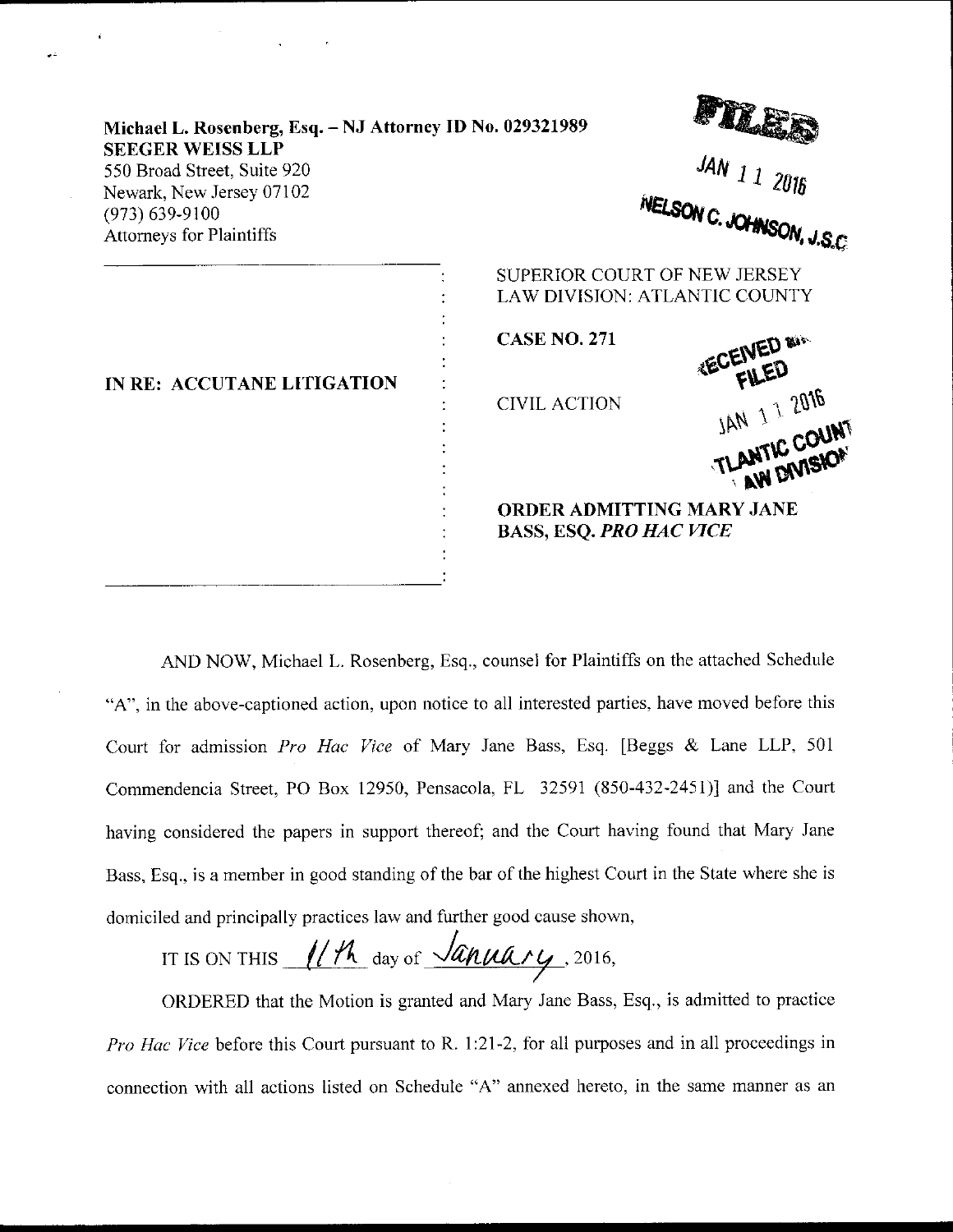attorney who is admitted to practice in this State and is domiciled and maintains an office for the

practice of law in the State of New Jersey, provided that she shall:

- 1. abide by the Rules of Court for the State of New Jersey, including all disciplinary rules;
- 2. consent to the appointment of the Clerk of the Supreme Courl as an agent upon whom service of process may be made for all actions against her and her firm that may arise out of her participation in this matter;
- 3. notify the Court immediately of any matter affecting her standing before this Court; and
- 4. have all pleadings and other papers filed in this Court signed by an attorney-atlaw of this Court employed by the firm of Seeger Weiss LLP, who shall be responsible for the conduct of Mary Jane Bass, Esq., and it is further

ORDERED Mary Jane Bass, Esq., shall make payment of fees as provided in the New

Jersey Rules of Court, R. 1:28-1(b), 1:28-2 and 1:28b-1(e), within thirty (30) days of the date of

this order, and it is further

**ORDERED** that the Clerk of this Court shall forward a copy of this Order to the

Treasurer of the New Jersey Fund for Client Protection; and it is further

ORDERED that copies of this Order shall be served by attorneys for Plaintiffs on the attached Schedule "A", upon counsel for the defendants within seven (7) days of the receipt thereof.

Muc Soh

TELSON C. JOHNSON, J.S.C.